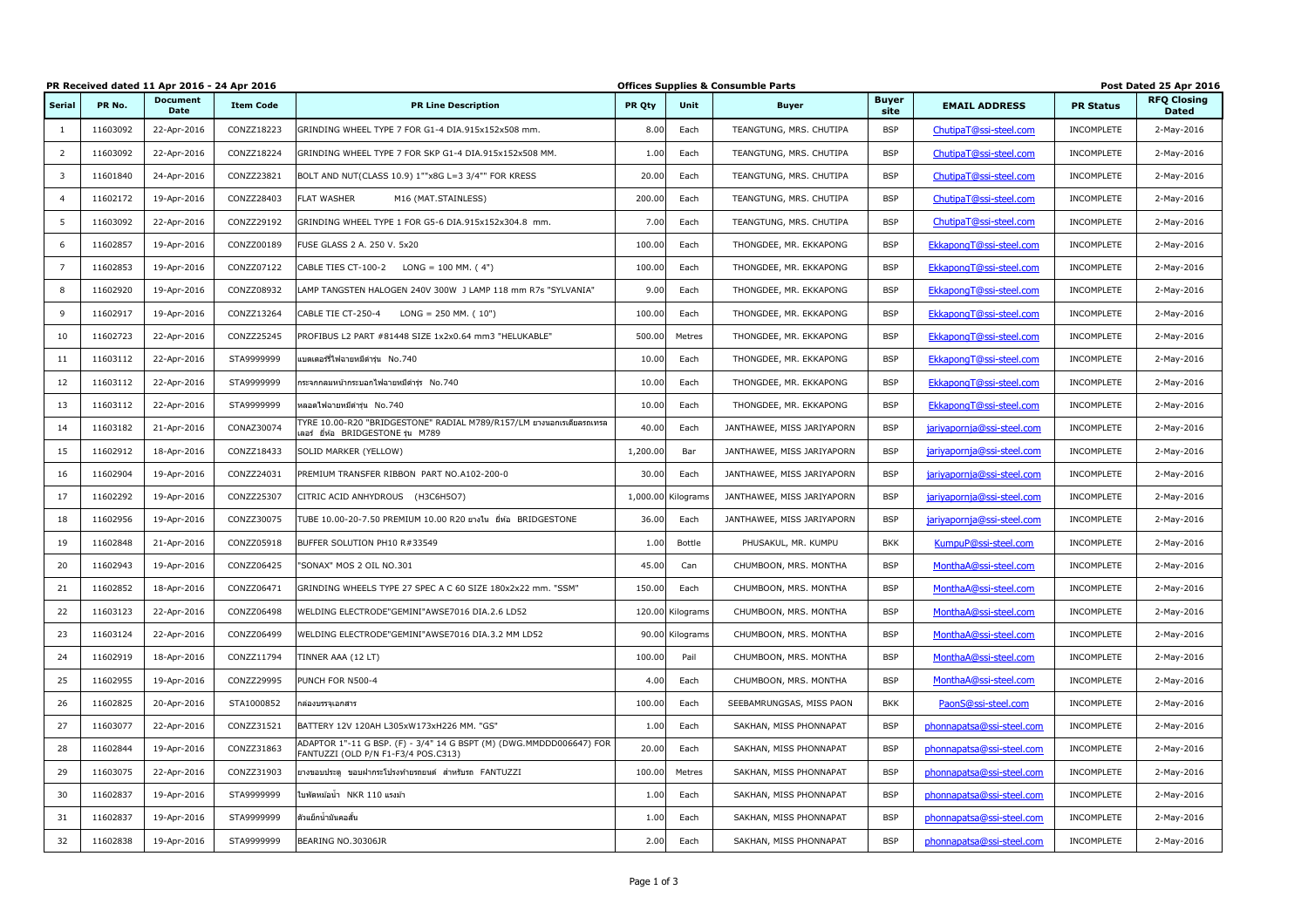|               |          | PR Received dated 11 Apr 2016 - 24 Apr 2016 |                  |                                                                                                   | <b>Offices Supplies &amp; Consumble Parts</b> |                  |                           |                      | Post Dated 25 Apr 2016     |                  |                                    |
|---------------|----------|---------------------------------------------|------------------|---------------------------------------------------------------------------------------------------|-----------------------------------------------|------------------|---------------------------|----------------------|----------------------------|------------------|------------------------------------|
| <b>Serial</b> | PR No.   | <b>Document</b><br><b>Date</b>              | <b>Item Code</b> | <b>PR Line Description</b>                                                                        | <b>PR Qty</b>                                 | Unit             | <b>Buyer</b>              | <b>Buyer</b><br>site | <b>EMAIL ADDRESS</b>       | <b>PR Status</b> | <b>RFQ Closing</b><br><b>Dated</b> |
| 33            | 11602838 | 19-Apr-2016                                 | STA9999999       | BEARING NO.32209JR                                                                                | 2.00                                          | Each             | SAKHAN, MISS PHONNAPAT    | <b>BSP</b>           | phonnapatsa@ssi-steel.com  | INCOMPLETE       | 2-May-2016                         |
| 34            | 11603175 | 22-Apr-2016                                 | CONAZ00003       | COTTON RAGS DIM.18x18 CM. WEIGHT 1KG.=17ผืน (25 KGS./BAG)                                         | 725.00                                        | Kilograms        | PHUENPHA, MISS PITTAYARAT | <b>BSP</b>           | pittayaratph@ssi-steel.com | INCOMPLETE       | 2-May-2016                         |
| 35            | 11602987 | 19-Apr-2016                                 | CONAZ05747       | DUST&MIST RESPIRATOR TYPE COTTON (หน้ากากผ้ากรองจมูก)                                             | 5,000.00                                      | Each             | PHUENPHA, MISS PITTAYARAT | <b>BSP</b>           | pittayaratph@ssi-steel.com | INCOMPLETE       | 2-May-2016                         |
| 36            | 11602856 | 18-Apr-2016                                 | CONZZ00003       | COTTON RAGS DIM.25x25 CM WEIGHT <= 100 GRAMS(3LAYER&THIN TYPE)<br>(25 KGS./BAG)                   |                                               | 600.00 Kilograms | PHUENPHA, MISS PITTAYARAT | <b>BSP</b>           | pittayaratph@ssi-steel.com | INCOMPLETE       | 2-May-2016                         |
| 37            | 11602858 | 18-Apr-2016                                 | CONZZ05925       | OXYGEN PURITY 99.5% (ถังต้องมี วัน,เดือน,ปี ทดสอบ ครั้งสุดท้าย ไม่เกิน 5 ปี)                      | 57.00                                         | Each             | PHUENPHA, MISS PITTAYARAT | <b>BSP</b>           | pittayaratph@ssi-steel.com | INCOMPLETE       | 2-May-2016                         |
| 38            | 11603121 | 22-Apr-2016                                 | CONZZ06484       | PROPANE GAS (LPG)=15 KGS (WORLD GAS) (ถังต้องมี วัน,เดือน,ปี ทดสอบ<br>ีครั้งสุดท้าย ไม่เกิน 5 ปี) | 5.00                                          | <b>Bottle</b>    | PHUENPHA, MISS PITTAYARAT | <b>BSP</b>           | pittayaratph@ssi-steel.com | INCOMPLETE       | 2-May-2016                         |
| 39            | 11602921 | 18-Apr-2016                                 | CONZZ09232       | <b>COTTON GLOVE</b>                                                                               | 5,000.00                                      | PAIR             | PHUENPHA, MISS PITTAYARAT | <b>BSP</b>           | pittayaratph@ssi-steel.com | INCOMPLETE       | 2-May-2016                         |
| 40            | 11602252 | 19-Apr-2016                                 | CONZZ19428       | MOD.NOFC48(POLYCARBONATE)<br>่ หน้ากากกันความร้อน                                                 | 37.00                                         | Each             | PHUENPHA, MISS PITTAYARAT | <b>BSP</b>           | pittayaratph@ssi-steel.com | INCOMPLETE       | 2-May-2016                         |
| 41            | 11602960 | 19-Apr-2016                                 | CONZZ30509       | น้ำยาล้างห้องน้ำ  "MOSA" (3800 ML/GALLON)                                                         | 26.00                                         | <b>GALLON</b>    | PHUENPHA, MISS PITTAYARAT | <b>BSP</b>           | pittayaratph@ssi-steel.com | INCOMPLETE       | 2-May-2016                         |
| 42            | 11603178 | 22-Apr-2016                                 | CONZZ30514       | ี่ไม้กวาดอ่อน (อย่างหนา)                                                                          | 18.00                                         | Each             | PHUENPHA, MISS PITTAYARAT | <b>BSP</b>           | pittayaratph@ssi-steel.com | INCOMPLETE       | 2-May-2016                         |
| 43            | 11603179 | 22-Apr-2016                                 | CONZZ30516       | ไม้กวาดทางมะพร้าว ก้านยาวมีด้ามไม้ไผ่                                                             | 12.00                                         | Each             | PHUENPHA, MISS PITTAYARAT | <b>BSP</b>           | pittayaratph@ssi-steel.com | INCOMPLETE       | 2-May-2016                         |
| 44            | 11603180 | 22-Apr-2016                                 | CONZZ30639       | ขนาด 18"X20" สีดำ<br>ถงขยะ                                                                        |                                               | 30.00 Kilograms  | PHUENPHA, MISS PITTAYARAT | <b>BSP</b>           | pittayaratph@ssi-steel.com | INCOMPLETE       | 2-May-2016                         |
| 45            | 11602821 | 11-Apr-2016                                 | STA1000647       | ใบแจ้งหนี้ 4 COPY                                                                                 | 10.00                                         | <b>BOOK</b>      | PHUENPHA, MISS PITTAYARAT | <b>BSP</b>           | pittayaratph@ssi-steel.com | INCOMPLETE       | 2-May-2016                         |
| 46            | 11603080 | 20-Apr-2016                                 | STA1004276       | BBS CARD ที่ใช้ในโครงการ BBS (1 เล่ม = 100 แผ่น)                                                  | 200.00                                        | <b>BOOK</b>      | PHUENPHA, MISS PITTAYARAT | <b>BSP</b>           | pittayaratph@ssi-steel.com | INCOMPLETE       | 2-May-2016                         |
| 47            | 11602819 | 18-Apr-2016                                 | STA1000503       | เปเปอร์คลิป                                                                                       | 50.00                                         | box              | PROMCHAN, MR. SIRICHAI    | <b>BKK</b>           | SirichaiPr@ssi-steel.com   | INCOMPLETE       | 2-May-2016                         |
| 48            | 11602819 | 18-Apr-2016                                 | STA1000545       | DOULBLE CLIP No.112                                                                               | 36.00                                         | Each             | PROMCHAN, MR. SIRICHAI    | <b>BKK</b>           | SirichaiPr@ssi-steel.com   | INCOMPLETE       | 2-May-2016                         |
| 49            | 11602819 | 18-Apr-2016                                 | STA1000546       | DOULBLE CLIP No.109                                                                               | 10.00                                         | Each             | PROMCHAN, MR. SIRICHAI    | <b>BKK</b>           | SirichaiPr@ssi-steel.com   | INCOMPLETE       | 2-May-2016                         |
| 50            | 11602819 | 18-Apr-2016                                 | STA1000616       | DOUBLE CLIP NO.110                                                                                | 10.00                                         | box              | PROMCHAN, MR. SIRICHAI    | <b>BKK</b>           | SirichaiPr@ssi-steel.com   | INCOMPLETE       | 2-May-2016                         |
| 51            | 11602846 | 19-Apr-2016                                 | CONZZ05916       | BUFFER SOLUTION PH4 R#33543                                                                       | 1.00                                          | <b>Bottle</b>    | THONGYEET, MRS. SULEEWAN  | <b>BSP</b>           | SuleewanT@ssi-steel.com    | INCOMPLETE       | 2-May-2016                         |
| 52            | 11602847 | 19-Apr-2016                                 | CONZZ05917       | BUFFER SOLUTION PH7 R#33546                                                                       | 1.00                                          | <b>Bottle</b>    | THONGYEET, MRS. SULEEWAN  | <b>BSP</b>           | SuleewanT@ssi-steel.com    | INCOMPLETE       | 2-May-2016                         |
| 53            | 11602293 | 19-Apr-2016                                 | STA2000594       | BEAKER 500 ML(GLASS)                                                                              | 5.00                                          | Each             | THONGYEET, MRS. SULEEWAN  | <b>BSP</b>           | SuleewanT@ssi-steel.com    | INCOMPLETE       | 2-May-2016                         |
| 54            | 11602293 | 19-Apr-2016                                 | STA4000276       | BEAKER 250 mL (GLASS)                                                                             | 10.00                                         | PIECES           | THONGYEET, MRS. SULEEWAN  | <b>BSP</b>           | SuleewanT@ssi-steel.com    | INCOMPLETE       | 2-May-2016                         |
| 55            | 11602293 | 19-Apr-2016                                 | STA4000369       | BEAKER 1 LIT.(GLASS)                                                                              | 5.00                                          | PIECES           | THONGYEET, MRS. SULEEWAN  | <b>BSP</b>           | SuleewanT@ssi-steel.com    | INCOMPLETE       | 2-May-2016                         |
| 56            | 11602226 | 19-Apr-2016                                 | STA4001274       | PIPETTE CONTROLLERS P/N 24550-53                                                                  | 4.00                                          | Each             | THONGYEET, MRS. SULEEWAN  | <b>BSP</b>           | SuleewanT@ssi-steel.com    | INCOMPLETE       | 2-May-2016                         |
| 57            | 11602293 | 19-Apr-2016                                 | STA4006478       | BEAKER 2000 ML GLASS                                                                              | 2.00                                          | Each             | THONGYEET, MRS. SULEEWAN  | <b>BSP</b>           | SuleewanT@ssi-steel.com    | INCOMPLETE       | 2-May-2016                         |
| 58            | 11602752 | 19-Apr-2016                                 | CONZZ20819       | FLEX.HOSE 1/2"x30000MM. SAE100R2AT+FITTING                                                        | 1.00                                          | Each             | PHETPHO, MR. TANAPOL      | <b>BKK</b>           | tanapolp@ssi-steel.com     | INCOMPLETE       | 2-May-2016                         |
| 59            | 11602947 | 21-Apr-2016                                 | CONZZ28993       | PISTON SEAL MERKEL CP-OMK-MR(DIM.130x109x8.1 mm.)TYPE B-0152-<br>213.811(MAT.PTFE/BRONZE)         | 9.00                                          | Set              | PHETPHO, MR. TANAPOL      | <b>BKK</b>           | tanapolp@ssi-steel.com     | INCOMPLETE       | 2-May-2016                         |
| 60            | 11602948 | 21-Apr-2016                                 | CONZZ28995       | ROD SEAL DWG. MERKEL CP-OMS-MR(DIM.100x115.1x6.3 mm.) TYPE 0153-<br>178.455(MAT.PTFE/BRONZE)      | 14.00                                         | Set              | PHETPHO, MR. TANAPOL      | <b>BKK</b>           | tanapolp@ssi-steel.com     | INCOMPLETE       | 2-May-2016                         |
| 61            | 11602629 | 18-Apr-2016                                 | CONZZ04959       | SOCKET HEAD CAP SCREW M12-1.75x45 mm.#CLASS 8.8                                                   | 50.00                                         | Each             | SRIYA, MR. VARIN          | <b>BSP</b>           | varinsr@ssi-steel.com      | INCOMPLETE       | 2-May-2016                         |
| 62            | 11602636 | 18-Apr-2016                                 | CONZZ08002       | BOLT HEX.HEAD(CLASS 10.9)M20-2.5x65 mm#FULL THREAD                                                | 10.00                                         | Each             | SRIYA, MR. VARIN          | <b>BSP</b>           | varinsr@ssi-steel.com      | INCOMPLETE       | 2-May-2016                         |
| 63            | 11602916 | 19-Apr-2016                                 | CONZZ14183       | SOCKET H.CAP SCREW M30-3.5x75(12.9)END THREAD=60MM                                                | 10.00                                         | Each             | SRIYA, MR. VARIN          | <b>BSP</b>           | varinsr@ssi-steel.com      | INCOMPLETE       | 2-May-2016                         |
| 64            | 11602908 | 19-Apr-2016                                 | CONZZ19682       | PIPE CLAMP ALUMINIUM (HEAVY SERIES)FOR PIPE OD.42 mm.                                             | 10.00                                         | Each             | SRIYA, MR. VARIN          | <b>BSP</b>           | varinsr@ssi-steel.com      | INCOMPLETE       | 2-May-2016                         |